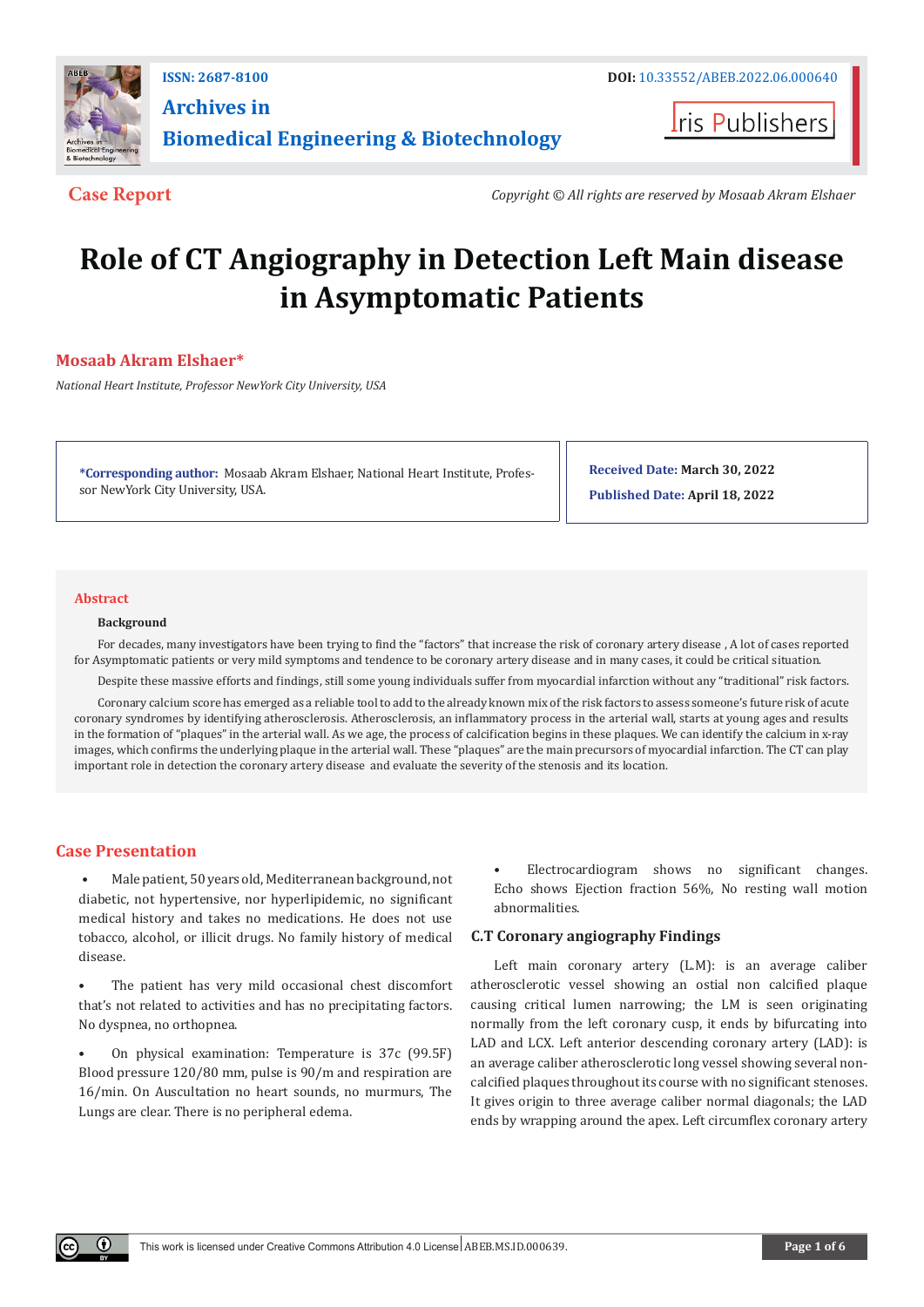(LCX): is an average caliber non-dominant atherosclerotic vessel, giving origin to an average caliber long OM branch then the LCX continues as a small caliber vessel, the LCX and its OM branch are free of significant lesions. Right coronary artery (RCA): is a dominant average caliber atherosclerotic vessel, it gives origin to a small conal and RV branches and ends by bifurcating into average caliber PDA and PLB; the RCA and its branches show several nonocclusive plaques. Coronary Impression: Atherosclerotic CAD. Critical ostial LM stenosis with no other significant lesions.

## **C.T coronary calcium score report**

(Table 1) This is the total amalgamation of a calcium score of 37 in the left main coronary artery, 8 in the right coronary artery, 0 in the left anterior descending coronary artery, 0 in the circumflex artery and 0 in the posterior descending artery.

Table 1 : Calcium Plaque Burden.

| Region                       | Volume (mm3) | <b>Calcium Score (Agatston)</b> |
|------------------------------|--------------|---------------------------------|
| Left Main                    | 28           | 37                              |
| <b>Right Coronary Artery</b> | 16           |                                 |
| Left Anterior Descending     |              |                                 |
| Circumflex                   |              |                                 |
| Posterior Descending Artery  |              |                                 |
| Total                        |              | 53                              |

Calcium Score is: 53

# **Calcium Percentile Score**

# **Total calcium score of 53 is between the 50th and 75th percentile for men between the ages of 55 and 59**

This means that 50 percent of people this age and gender had less calcium than was detected in this study. The following graph shows the distribution of total calcium scores for each age group by percentiles. Your calcium score, relative to other age groups, is indicated by the highlighted square in the graph (Figure 1). [1] Callister TQ et. al., Coronary Artery Calcium Scores on Electron Beam Computed Tomography: JACC 1999. 33 (Supl.): 415A [1,2].



## **Translation Of Calcium Score**

(Table 2) [2] Mayo Clinic Proceedings, March 1999, Vol. 74. Findings based on EBCT data.

[3] Carr JJ, et. al., Evaluation of Subsecond Gated Helical CT for Quantification of Coronary Artery Calcium

 and Comparison with Electron Beam CT.; AJR 2000; 174: 915- 921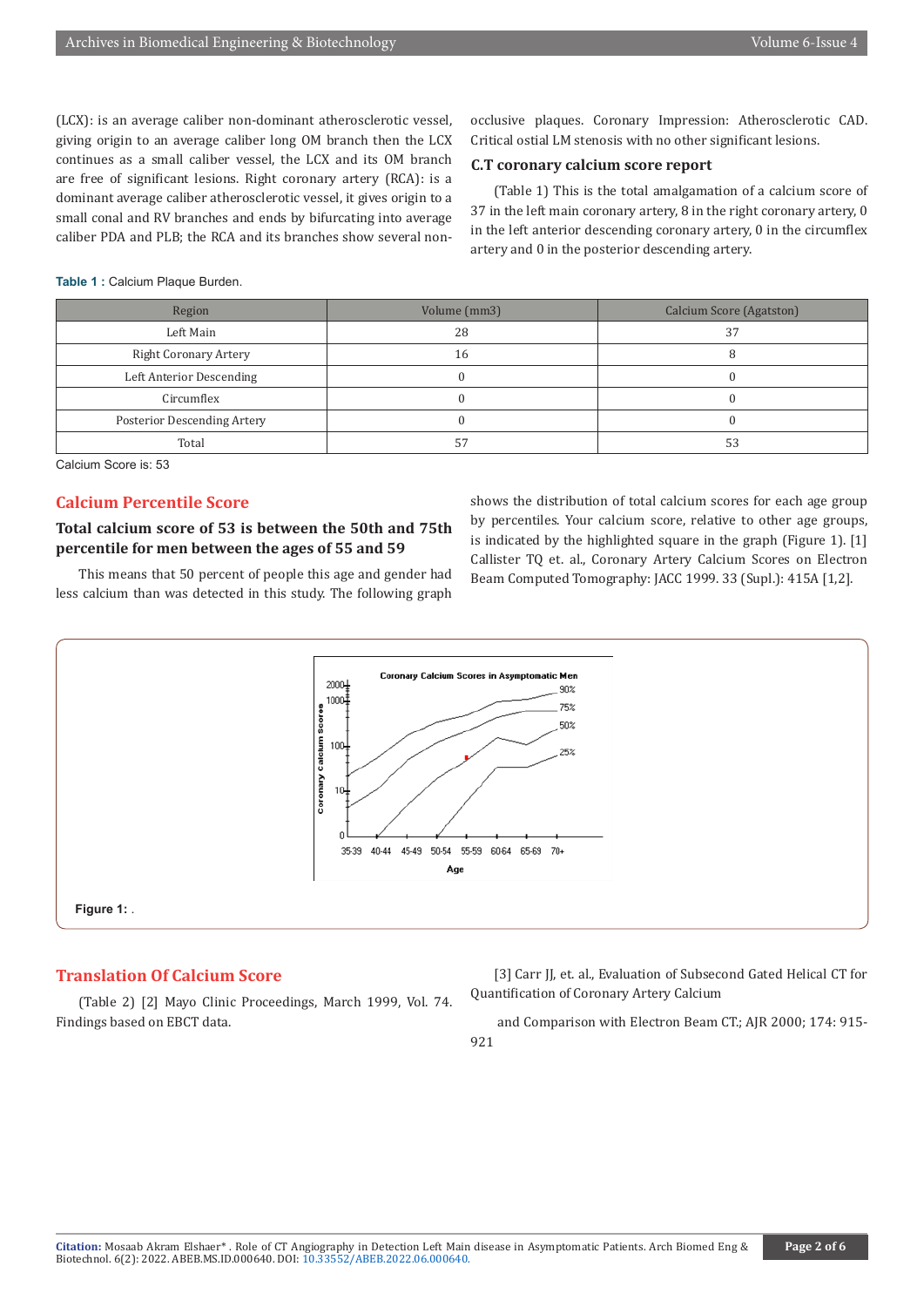#### **Table 2 :**

| Calcium Score (2,3) | Implication                                        | <b>Risk of Coronary Artery Disease</b>                                        |
|---------------------|----------------------------------------------------|-------------------------------------------------------------------------------|
|                     | No identifiable plaque                             | Very low, generally less than 5 percent                                       |
| $01-0ct$            | Minimal identifiable plaque                        | Very unlikely, less than 10 percent                                           |
| $11 - 100$          | Definite, at least mild atherosclerotic plaque     | Mild or minimal coronary narrowing's likely                                   |
| $101 - 400$         | Definite, at least moderate atherosclerotic plaque | Mild coronary artery disease highly likely, significant narrowing<br>possible |
| 401 or Higher       | Extensive atherosclerotic plaque                   | High likelihood of at least one significant coronary narrowing                |

# **CT Cardiac Functional Analysis Report**

# **Table 3 :**

|                   | <b>Absolute Values</b> |
|-------------------|------------------------|
| Ejection Fraction | 56%                    |
| <b>EDV</b>        | 116 ml                 |
| ESV               | 51 ml                  |
| SV                | 65 ml                  |
| Cardiac Output    | 4.0 L/min              |
| Myocardial Mass   | 126 <sub>g</sub>       |
| Myocardial Volume | 120 ml                 |
| Heart Rate        | 61 bpm                 |

(Table 3) Normal left ventricular systolic function with no resting SWMA. There are no calcifications within mitral and aortic annuli, including valves. There is no pericardial or pleural effusion. There is no aneurysm or dissection of the thoracic aorta [3,4].

Impression: Atherosclerotic CAD. Critical ostial LM stenosis with no other significant lesions.

• Calcium Score is calculated to be 53 by Agatston Score. Normal LV EF (56%) with no resting SWMA's (Figures 2-8).

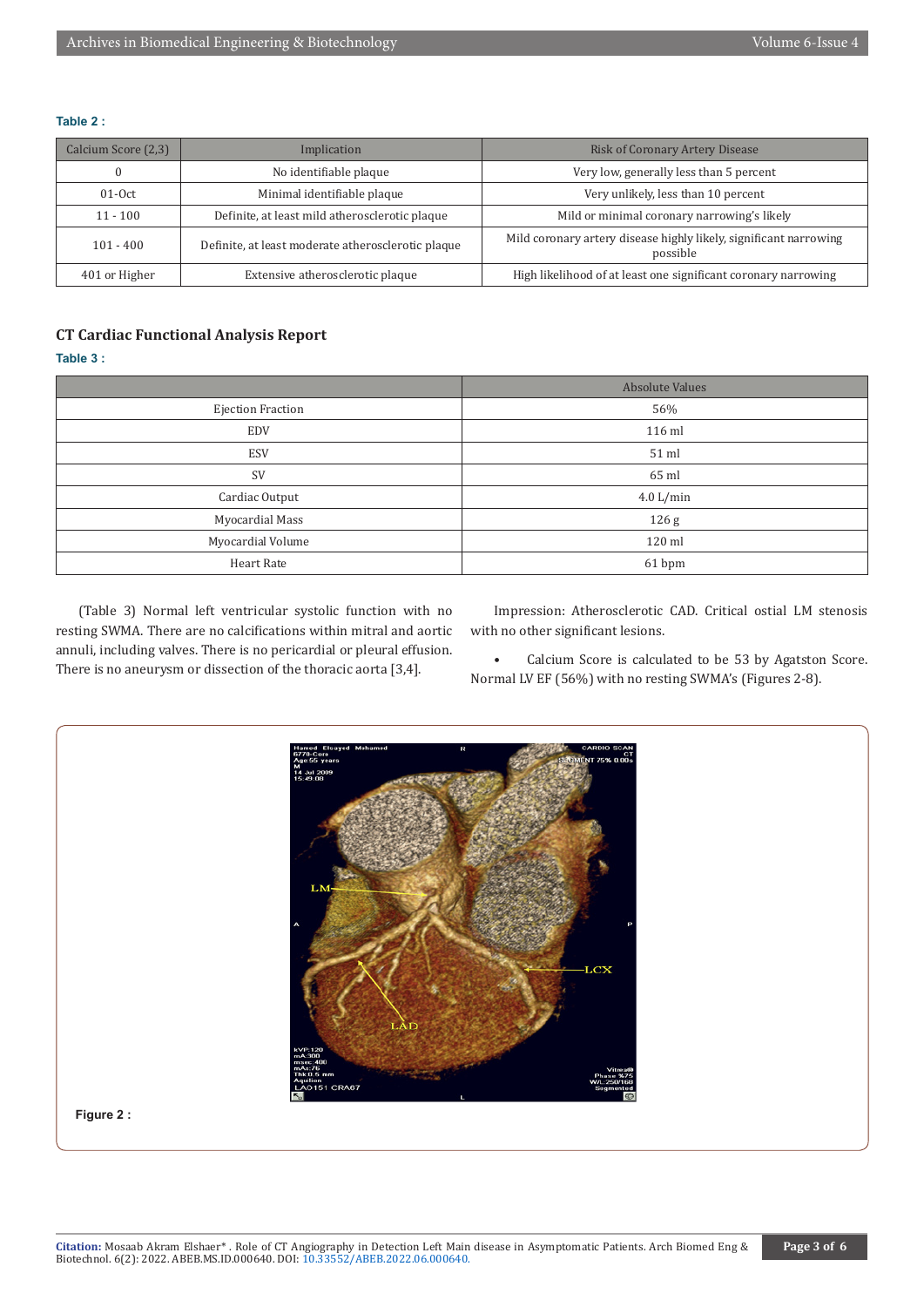

**Figure 3:**



## **Figure 4:**



**Figure 5:**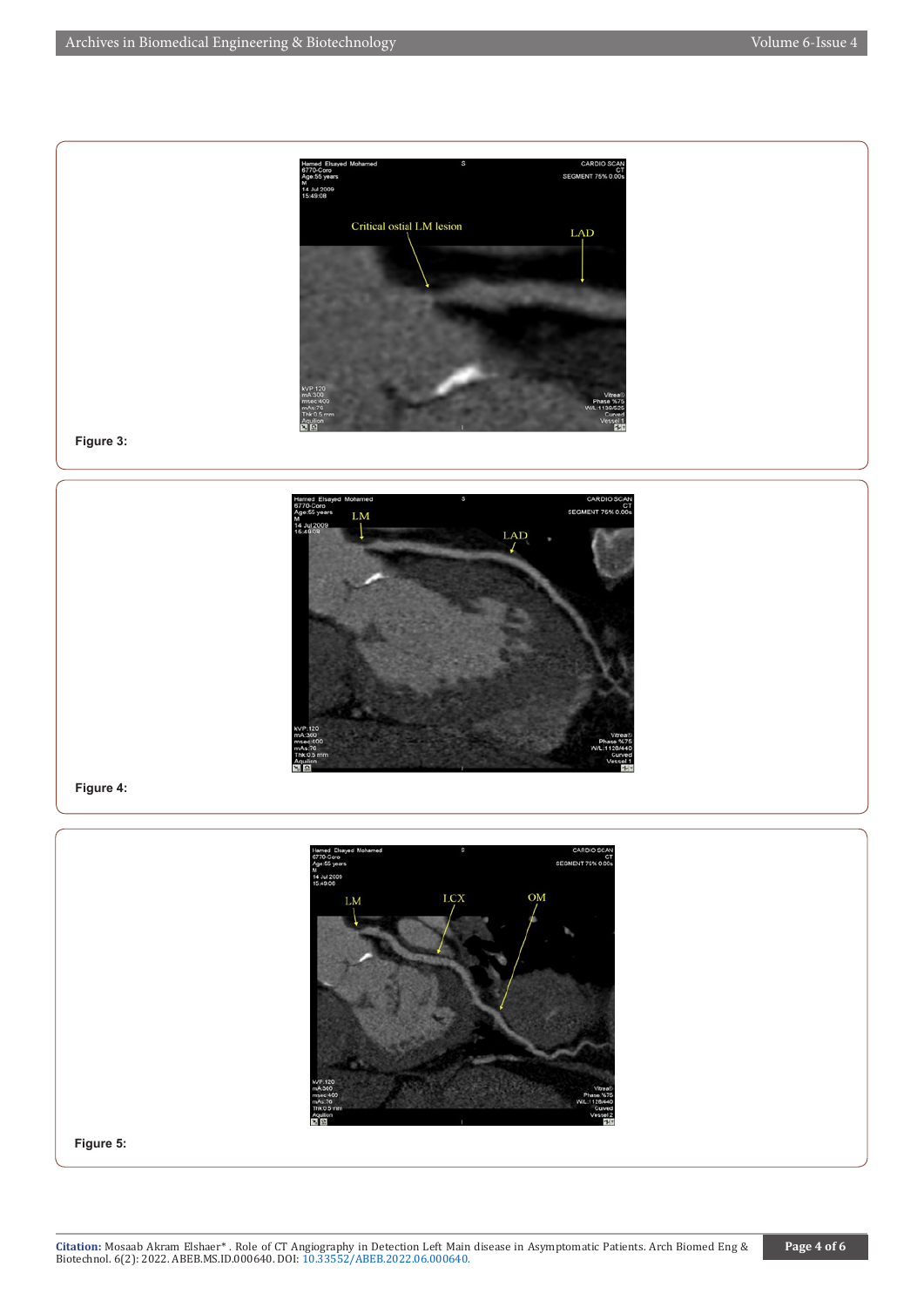

**Figure 6:**



## **Figure 7:**



**Figure 8:**